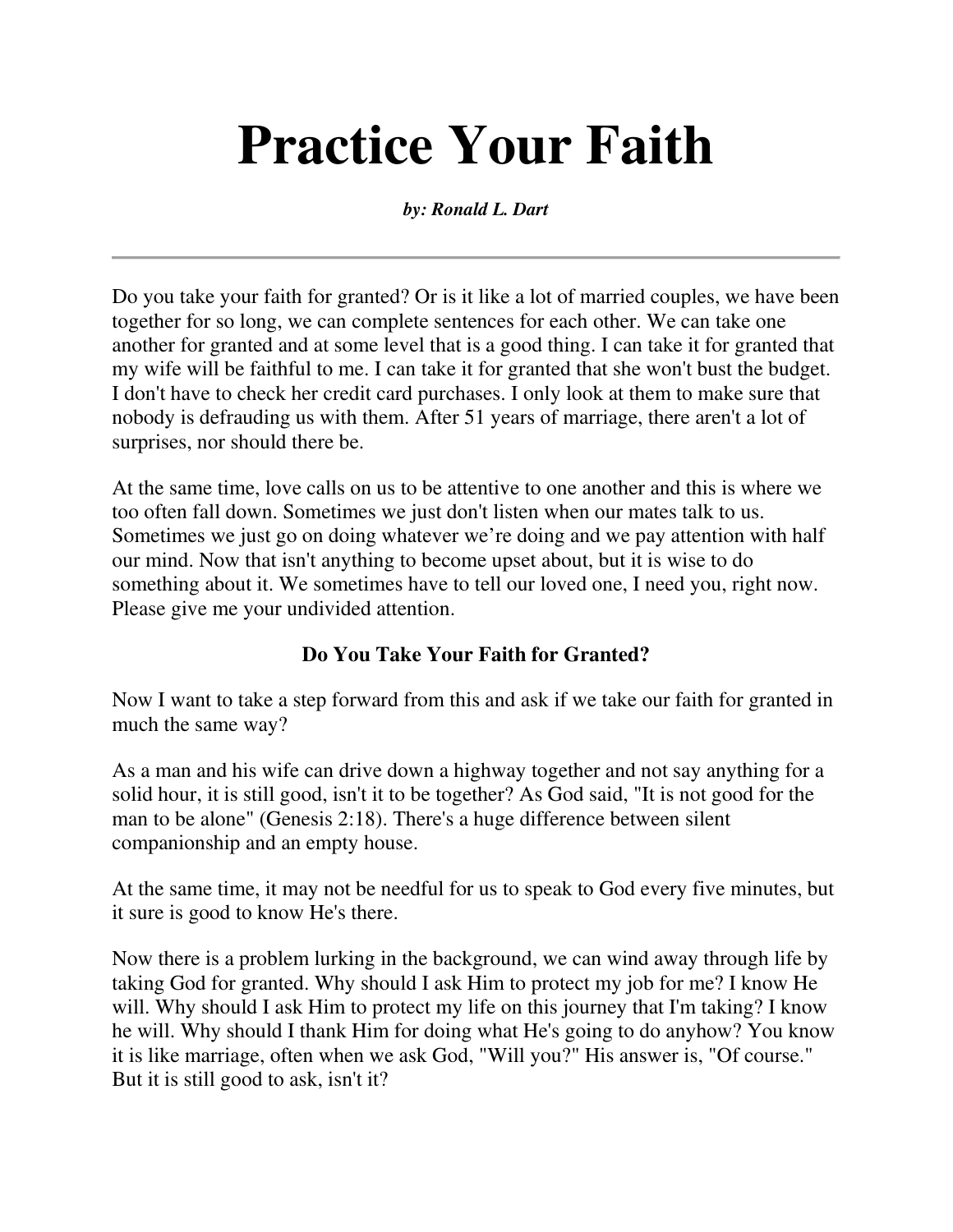Just because it is your wife's job to cook the meal and clean the house doesn't mean that you don't need to thank her for it. Just because it is your husband's job to fix that dripping faucet, doesn't mean that you shouldn't be grateful that he was there to do it. Wives would really be happier if their husbands were mind readers. They are absolutely thrilled when we think of something to do, that needs to be done, and we do it on our own without being asked. The problem is, more often, wives have to ask. On the other hand God is a mind reader. But apparently He still wants us to ask.

### **Don't Weary God**

Now sitting in the midst of all this is a paradox. When I come to a crossroads in my life and when I come to a decision that I have to make, and I have a clear principle in the Bible as to what I ought to do, is it really necessary to ask God to show me what to do? Or to ask God to do it for me? Or am I going to weary God asking useless questions? It is possible to weary God, you know.

There was a day when Isaiah spoke to King Ahaz. He told him, "Ask a sign of the Lord your God, ask it in a depth or the height above." Ahaz said, "I won't ask, neither will I tempt the Lord" and Isaiah responded, "Hear now, O house of David, Is it a small thing for you to weary a man, but will you weary my God also?" You find that in Isaiah 7 and verse 13.

Now God doesn't get tired and that is not the sense of the word 'weary' in this context. If I come to the point of annoyance, where I say, "I'm getting tired of this nonsense,"

you would know what I mean. God doesn't get tired, but he surely can become piqued with men. I don't want that to happen in my relationship with God.

#### **Sacrifice of Fools**

And so consequently when I come to a Scripture, like the one I find in Ecclesiastes chapter 5 and verse 1, it is fascinating in the way that it speaks of our relationship with God and our taking God for granted. He says this in verse one. "Keep your foot when you go into the house of God," which is just a way of saying be careful where you step. "Be more ready to hear, than to give the sacrifice of fools." Now Hebrew writers are apt to use what is called, technically, inverse parallelism. In other words, they will give you two ideas in parallel, one of them the inverse of the other.

He says "Be more ready to hear, than to give the sacrifice of fools." Which basically means to shoot off your mouth. "Be more ready to listen than to speak, for they don't consider that they do evil. Be not rash with your mouth, and let not your heart be hasty to utter anything before God. For God is in heaven, and you're on the earth. Therefore, let your words be few."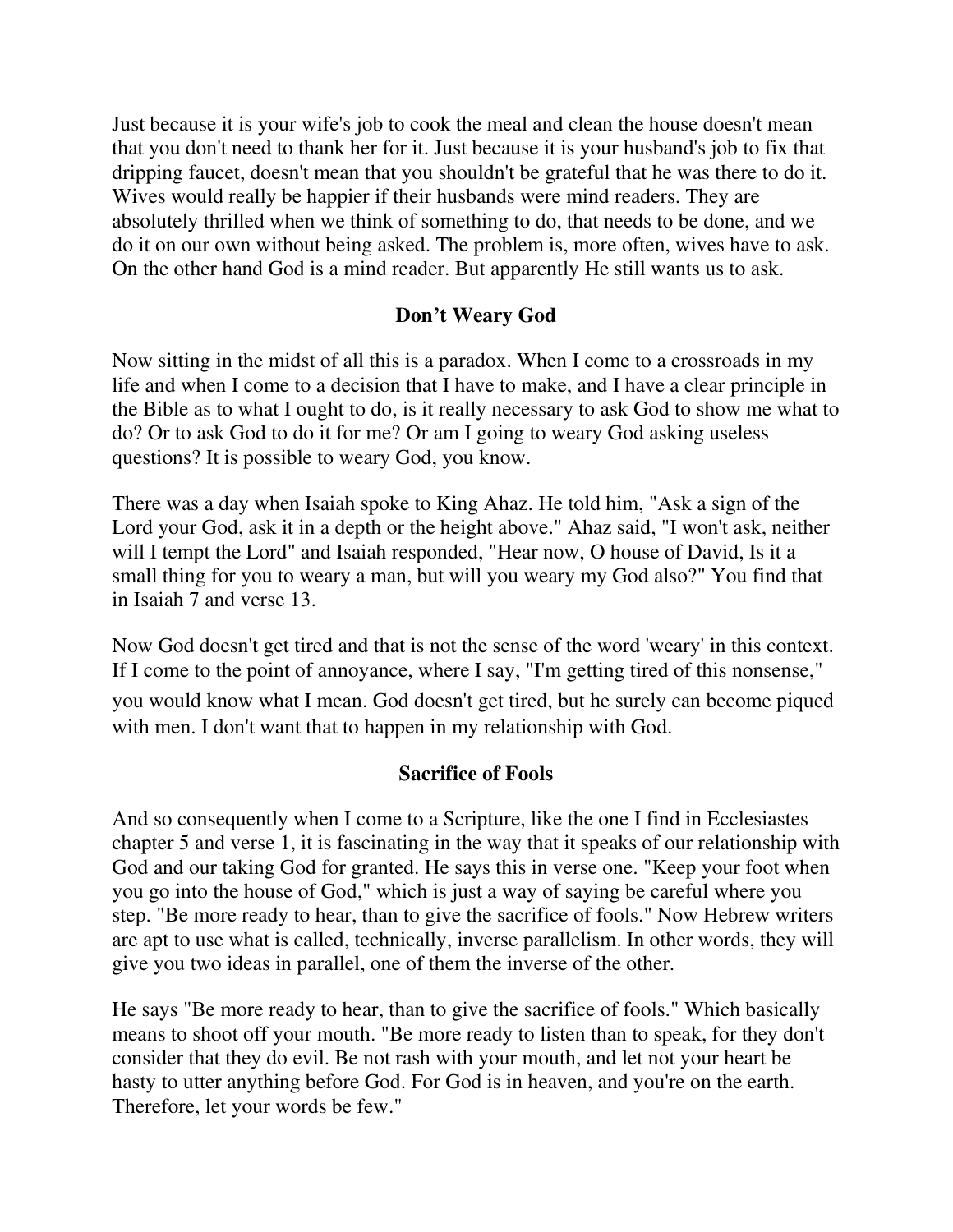#### **Prayer**

Now you will hear some people talk about prayer, and you get the impression they're praying 23 hours out of every 24. That they're praying every 5 minutes and that they're praying all the time. And here's a Scripture that comes along and says, wait a minute, hold it, "God is in heaven, you're on the earth, let your words be few, for a dream comes through a multitude of business, and a fool's voice is known by a multitude of words" (Ecclesiastes 5:2-3).

Now I said, you'll often hear people speak about spending an hour in prayer. There's one thing you probably should know about that, very few people really do. They may spend an hour on their knees or an hour in their prayer closet and part of that time they'll be speaking to God, but most of the time their mind will be somewhere else, on something else, chasing off after some idea that crosses their mind. In a way, it is like saying, part of the time is in prayer, far more of the time is in meditation and that's just fine.

Now you have to understand that even between two people who have been married for 50 years, it's entirely possible to have too much to say. Just as it's possible to have too little to say and I'm afraid in many cases, marriages have troubles because people can't keep that balance.

#### **What Did Jesus Say About Prayer?**

Here's something that Jesus said on the subject of prayer. Lest we think "Well that's one person's point of view in Ecclesiastes." In Matthew six and verse five, here's the way Jesus approaches it, "When you pray, don't be like the hypocrites, for they love to pray standing in the synagogues and on the corners of the streets, that they may be seen of men." For them, prayer is to be seen. "Verily I say unto you, they have their reward. But you, don't do it that way, when you pray, enter into your closet, and when you shut the door, pray to your Father in secret, and your Father who sees in secret will reward you openly. Moreover, when you pray, don't use vain repetitions, like a heathen do, for they think they will be heard for their much speaking."

More words isn't going to get the job done. God will hear you the first time you speak. Now once again, there's a paradox here that we have to wrestle with. The truth is, that sometimes, God wants us to persist in prayer and we have parables of Jesus telling us that too. One thing is clear, more words isn't going to make you more heard. "Don't be like them," Jesus said, "For your Father knows what things you have need of, before you ask Him" (Matthew 6:8).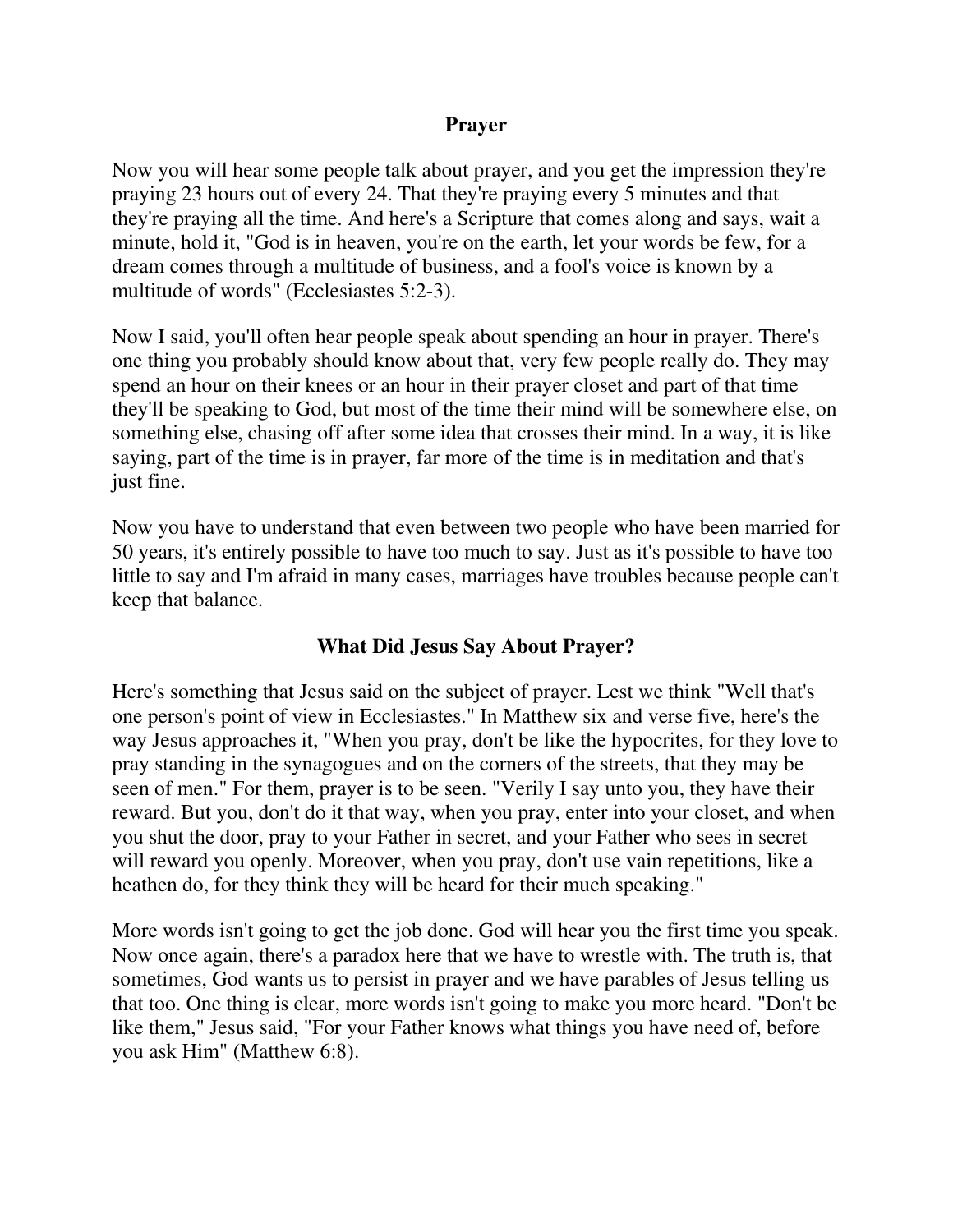So it's hardly necessary for you to remind God, it is hardly necessary for you to nag God, even though it is necessary for you to be persistent.

Once again, the analogy for marriage presents itself, often one partner will know what the other one needs before the other one asks.

Jesus then followed up and said this in Matthew 6 starting in verse 9, and it is so familiar, you can actually pray this prayer with me. Here's what He said, "After this manner therefore pray you: Our Father who art in heaven, Hallowed be your name, Your kingdom come, Your will be done on earth as it is in heaven. Give us this day our daily bread and forgive us our debts as we forgive our debtors. And lead us not into temptation, but deliver us from evil, For yours is the kingdom and the power and the glory forever. Amen." This is the Lord's prayer and it is a model of brevity and simplicity. It is there, not for mere repetition, it is there as an example, and Jesus closes this out with one very important statement, "Forgive men their trespasses, if you don't do so, your Father in heaven is not going to forgive you" (verse 14).

### **Listen to God**

There's one more particular Scripture in this regard.

It was King Solomon who told us that when we go in to the house of God, we need to be more ready to hear, to listen to God, than to talk. He makes this statement in Ecclesiastes chapter 5, verse three, "A dream comes through a multitude of business, and a fools voice is known by multitude of words." I guess God knows that when there's a whole lot of words coming up, there is a fool on the other end of the line.

Now Solomon told us something else that was very important in chapter 3 and verse 1 of the Ecclesiastes, he said "To everything there is a season, there's a time to every purpose under heaven, there is a time to be born, and a time to die, a time to plant and a time to pluck up what was planted. There's even a time to kill, a time to heal, a time to break down, a time to build up." He goes on and he says "There is a time to get, and a time to lose, a time to keep, a time to throw things away, a time to tear and a time to sew, a time to keep silence, and a time to speak."

It's true in marriage and it is also true with God. There is a time to speak and a time to shut up and do what you know you ought to do.

## **Responsibility for Decisions**

Now since I can't learn things the other way, I had to learn this lesson by hard experience. I got to the place once where I had to leave the church I had served for 17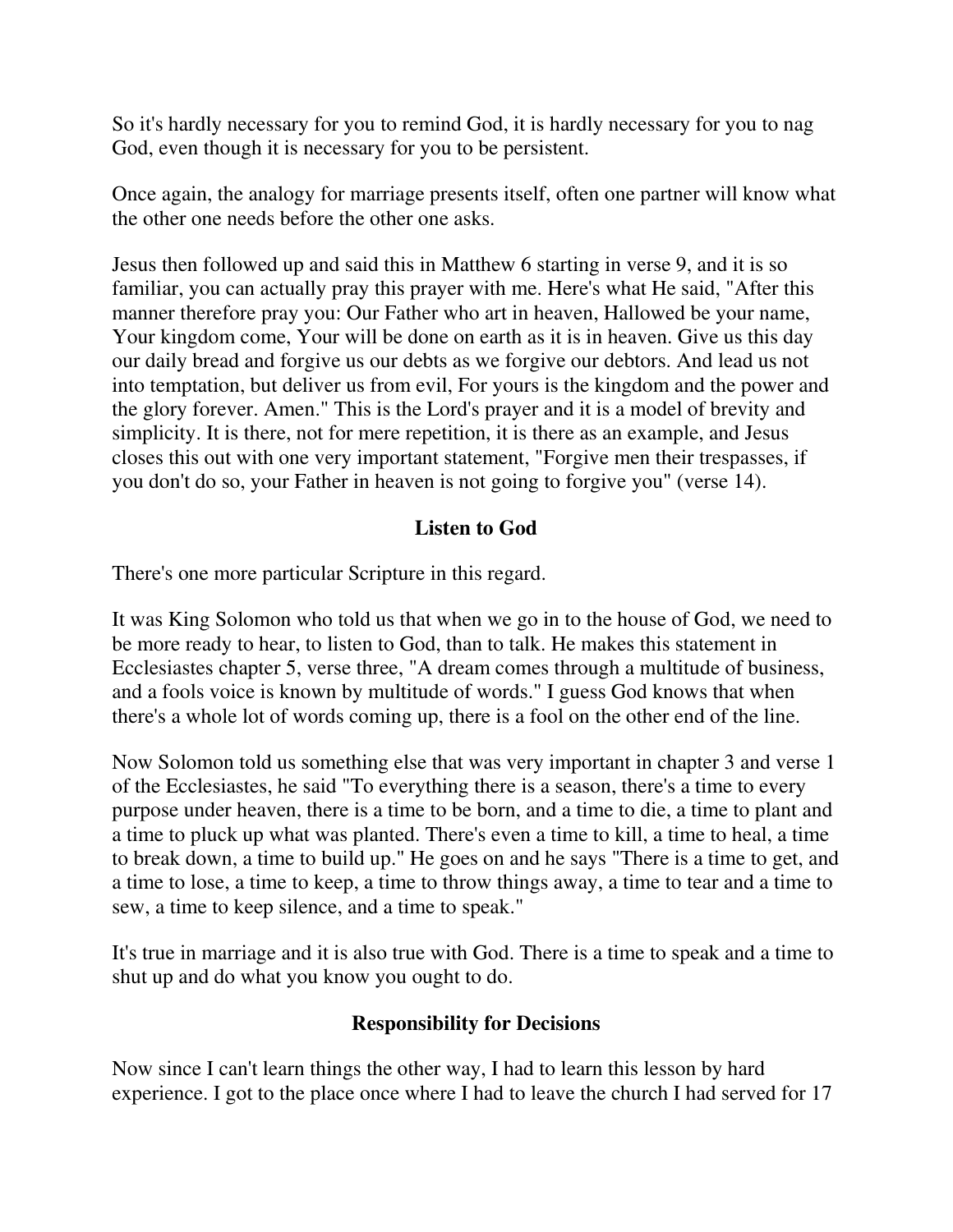years and I just didn't want to make the decision. I prayed long and hard about it. What I really wanted to happen was, that God would intervene and cause something to happen so that I wouldn't have to decide.

Now you need to think really hard about this, when you want God to decide something for you, what you're really doing is trying to evade the responsibility for the decision.

When I was going through this particular trial, one day as I was praying to God for Him to show me what to do, the answer came as clear as crystal. There was no voice, but all of a sudden I realized, that God had shown me all I needed to know and more importantly, He had shown me all He was going to show me. What he wanted from me now, was a decision. He wanted me to accept the responsibility for what had to be done. I knew what I should do. I just didn't want the responsibility of the decision.

We face this so many times in so many different ways in our lives and it can even happen in a marriage. Lots of times we would like to shove the responsibility off on our partner.

That brings me to another important consideration: leadership.

#### **Leadership**

Leadership in family and church is a good thing, but there is such a thing as too much leadership. The reason is because it disempowers the person being led and relieves them of responsibility. Now I don't know but I may have invented a new word there, you probably have heard of empowering people, what I am talking about is disempowering people.

This may sound like a digression, but it is strongly related. I have heard people speak of empowering the membership of a church. The problem with this idea is it assumes that you have the power to give and if you have the power to give it, you also have the power to take away, it is your power. The real challenge is not to empower people, the real challenge is to not disempower people: churches, husbands, wives, children. Do not relieve people of the responsibility that is theirs by right and design?

We must not relieve the people of our churches. We must not relieve our husbands or our wives, or even our children of their responsibility by too much leadership. Sometimes you have to refuse to lead, in order to leave the door open for others to step up. I don't mean that we refuse to lead out of negligence or laziness. I'm talking about that moment when you are tempted to do it for them, and you refuse, for if you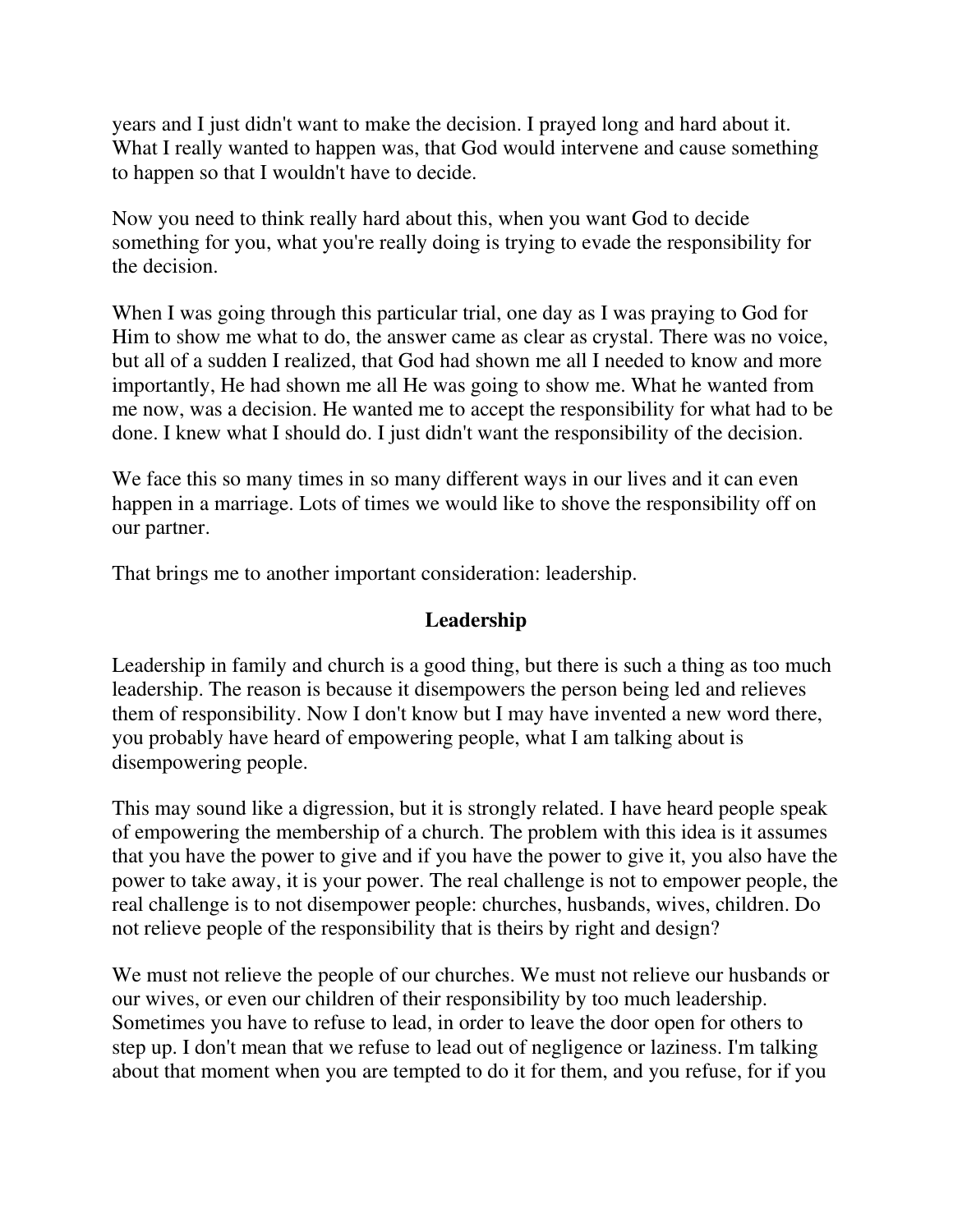do for people what they ought to be doing for themselves, you are disempowering them.

Now here is something about God you can take for granted. You could take it for granted that God will never disempower you. He will do very little that relieves you of the responsibility for your actions.

Over the years, I have had the distinct impression that God has a stark aversion to meddling in our affairs. But that doesn't mean that he's not interested. What it means to me is that He is very interested in how we handle the challenge. God is playing for very high stakes here. He isn't looking for specimens for His zoo. He isn't looking for robots or atom-a-tons that while they do as they're told, they can't do anything more. He's not looking for slaves, even though we may describe ourselves as His bond servants, but that's not what He's looking for. He is looking for sons. Now you can take this for granted.

## **Do You Take Your Faith for Granted?**

But that takes me back to my original question on the other side of this question, we can take God for granted, but do we dare take our faith for granted.

There's a passage in Hebrews that I think is very relevant to this that I would like for you to think about. It is found in Hebrews chapter 4 and we will begin reading in verse 11, "Let us labor to enter into that rest, lest any man fall after the same example of unbelief. For the word of God is quick, and powerful, and sharper than any two edged sword, piercing even to the dividing asunder of soul and spirit, and of the joints and marrow, and is a discerner of the thoughts and intents of the heart. Nothing in all creation is hidden from God's sight. Everything is uncovered and laid bare before the eyes of him to whom we must give account."

I don't think we can take our faith for granted. We are, in the end, going to have to render account for it.

He continues in verse 14, "Seeing then that we have a great high priest, that is passed into the heavens, Jesus the son of God, let us hold fast our profession. For we do not have a high priest which cannot be touched with the feeling of our infirmities. He was in all points tempted like we are, yet without sin. Let us therefore come boldly unto the throne of grace, that we may find mercy, and find grace to help in time of need."

## **Grace**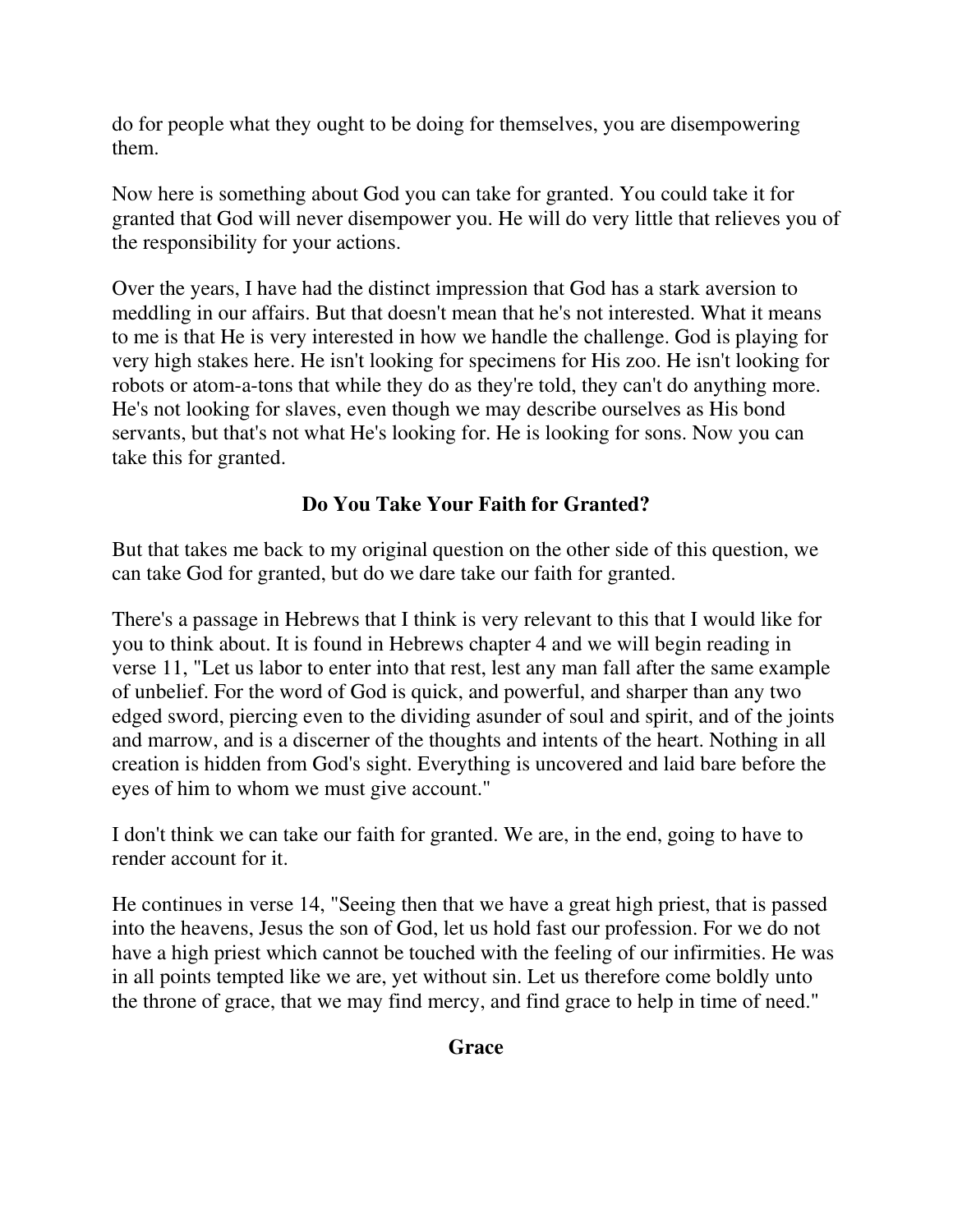Grace to help, that is a marvelous thing to say. Not that we may get God to do it for us, but that we can find grace to help when we have to go out and do it ourselves. In a way, this is what grace is all about. God will graciously help us, but that doesn't mean that He is going to do it for us. There is an old saying and it is true, "God will not do for us what we can do for ourselves."

Since grace is about this matter of God helping us to do what we ought to do, in chapter 12 and verse 14 of Hebrews, he says this, "Follow peace with all men, and holiness, without which no man will see the Lord: Looking diligently lest any man fail of the grace of God, lest any root of bitterness springing up trouble you, and thereby many be defiled."

How is it possible for a man to fail of the grace of God? One hint that I have derived from all of this is that God's grace is the grace to help us do the things that we can do. Having that grace, it is still possible for us, not to carry out our duties.

Think about that.

The writer of Hebrews went on in chapter 12 and verse 25 to make this point, "See that you refuse not him that speaks." He is talking about God. "For if they escaped not who refused him that spoke on earth, much more shall we not escape, if we turn away from him that speaks from heaven."

Back on Mount Sinai when God came down to give the Ten Commandments, it says, "Whose voice then shook the earth, but now he has promised, saying, yet once more. I shake not the earth only, but also heaven, And this word, yet once more, signifying the removing of those things that are shaken, as of things that are made, so that those things which cannot be shaken may remain."

I don't know when this is coming, but I do know that it is out there.

The time is going to come when only the things that will be left are those that cannot be shaken. "Wherefore, he said, we receiving a kingdom which cannot be moved, let us have grace, whereby we may serve God acceptably with reverence and godly fear: For our God is a consuming fire" (Hebrews 12:28-29).

## **Practice Your Faith**

No, I don't think we can afford to take our faith for granted, not with our God being a consuming fire.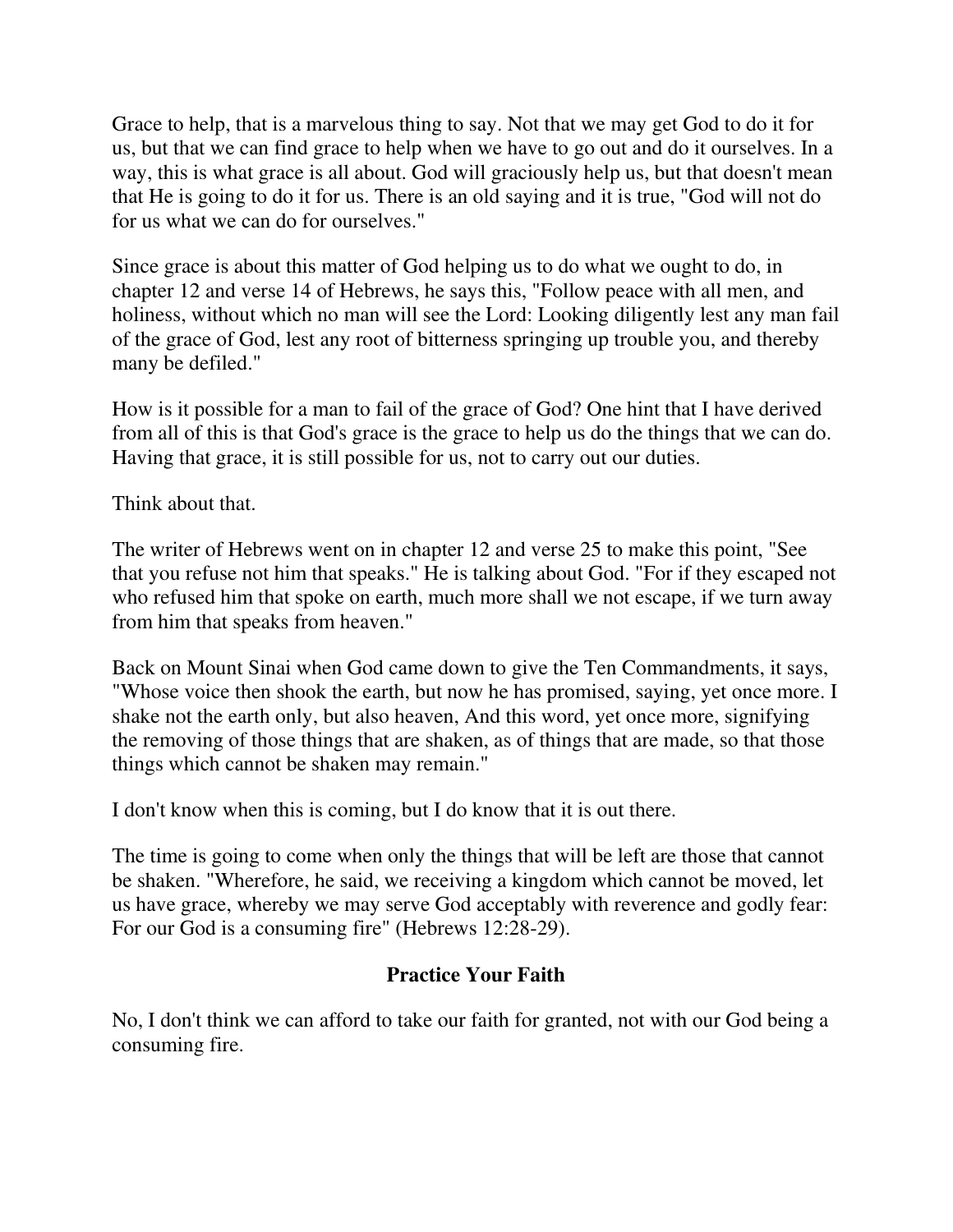Now how do you avoid doing that? The answer to that, it's quite simple really, you practice your faith. You just have to practice. You do the things that a man of faith ought to do. For example, you study the Law of God for a guide to your conduct. Understand, the Law is not a means to salvation, or a way of salvation. The Bible, from front to back, makes that clear enough. That is not what it is here for. The Law is a lamp to our feet, and a light to our path. (Psalms 119:105). It explains to you how you go about practicing your faith.

For example: If the Law tells you that you may eat some types of things, and you may not eat other things (Leviticus 11, Numbers 14), you shouldn't dismiss this idea out of hand. You can't just say that was Old Testament and it was all done away with. Now you may not entirely understand, but you can practice your faith by eating the things you should and avoiding the things you should avoid. It isn't the South Beach diet, but it is a way for you to practice your faith.

Another way you can practice your faith is to keep the (Saturday) Sabbath. Remember, the Bible says, "Six days you shall labor and do all your work. But the seventh day, that is the sabbath of the LORD your God." You're not supposed to do any work on that day so you take off work. You avoid that type of thing. You turn your heart and mind to God on that day. That's how you practice your faith.

Isaiah the prophet, in chapter 58, said this. "If you turn your foot away from the Sabbath, from doing as you please on my holy day. If you call the Sabbath a delight, the holy of the Lord, honorable, and shall honor him, not doing your own ways, nor finding your own pleasure, not speaking your words." Do these things. Practice these things. "Then you will delight yourself in the Lord, and I will cause you to ride on the high places of the earth, and feed you with the heritage of Jacob your father, for the mouth of the Lord has spoken it."

So, working six days and resting on the seventh. That's one of the ways you can practice your faith.

Yet another way is revealed in Matthew 23 verse 23, where Jesus said to the scribes and Pharisees, "Woe to you, scribes and Pharisees, you hypocrites! You pay tithes of mint and anise and cummin, and have omitted the weightier matters of the law, of judgment, mercy and faith: These you ought to have done, and not to have left the other undone." In other words, you tithe, yes, but you also practice judgment and mercy and faith. These are the ways you practice your faith.

Now there are other ways to practice your faith and they are just as important, for example in Matthew 25, verse 31,"When the son of man shall come in his glory, and all the holy angels with him, then he will sit upon his throne of his glory, and before